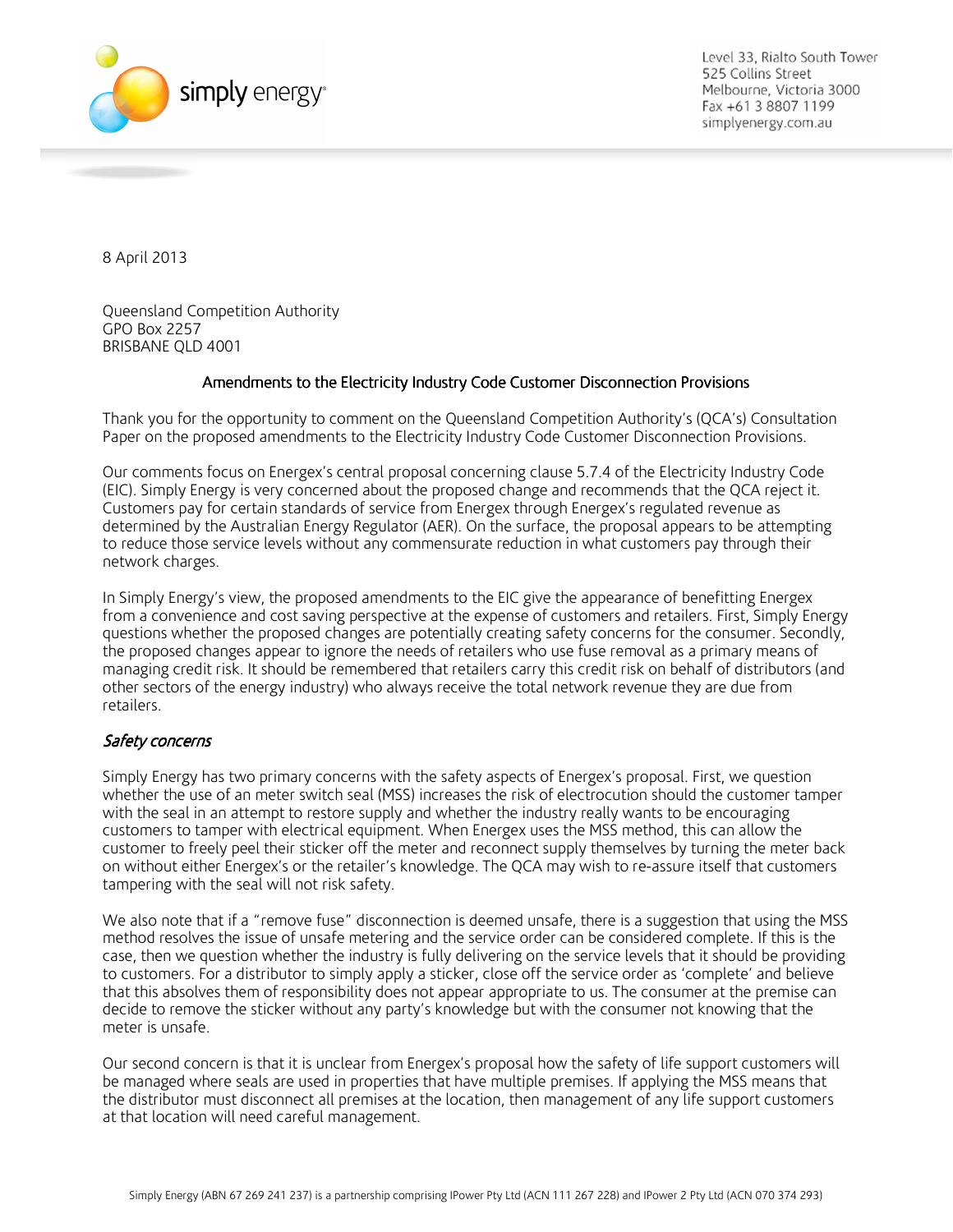

## Using fuse removal to manage credit risk

The QCA is correct when it highlights the increased credit risk that retailers may potentially carry with the use of MSS instead of fuse removal. Simply Energy's understanding of the proposal is that, under the proposed clause 5.7.4(b), if the distributor cannot access the connection to perform the disconnection, they would still categorise that service order as complete.

This does not appear an acceptable service level from a distributor that earns a regulated return based on a forecast of the services that it will be delivering to retailers and customers. If service levels decline, then we would expect to see a commensurate decline in the level of network tariffs charged by Energex.

Disconnection is a method for managing unbilled energy use after the new resident has moved in. One of the key financial risks that retailers have to manage is where the power has been left on at a property and the new resident moves in and starts using power but without contacting a retailer to organise a supply contract. This is quite a common occurrence in the energy industry where the customer moving out has not turned off the power at the switch board.

The situation of a move in customer using power without a supply contract in place has negative impacts for both the retailer and the customer. First, as a move-in customer with no contract in place, the retailer is required by customer protection arrangements to charge the customer the standing offer (or regulated) price for energy. The standing offer price is typically higher than a market offer price and thus the price at which the customer is building up debt is much higher than if they were on a market contract.

Second, the retailer is in the situation of having a growing liability to the market (both in terms network charges and wholesale energy costs) but no knowledge of who has moved into the premise and thus who should be receiving the bill for their use. While a retailer will attempt to make contact with the move-in customer, there is an incentive for the move-in customer to remain anonymous and continue to receive their supply free of charge. In this situation, the retailer will need to proceed to disconnection anyway in order to incentivise the move-in customer to make contact. $<sup>1</sup>$ </sup>

Thus, the purpose of disconnecting a property on move-out is to ensure that the move-in customer contacts a retailer to organise a re-connection of supply. The benefit for the retailer is that they can sign the customer up to a supply contract at the same time. The benefit for the customer is that the contract will be a market contract and thus they will be paying a lower price for the energy that they are using.

We would anticipate significant growth in the number of unidentifiable move-in customers should retailers be prevented from disconnecting properties on the move out of customers. This has two potential consequences. First, retailers will still need to request disconnections where customers do not contact a retailer. As a result, despite a change in B2B processes in Queensland, there may not be any significant reduction in the number of disconnections required.

The second consequence is an increase in the level of bad debt write offs.

 $\overline{\phantom{a}}$ 

<sup>1</sup> Note move-in customers can often call alternative retailers from the one who has issued the disconnection notice. For example, Retailer A may have a move-in customer that they have not been able to successfully engage with and thus a disconnection warning is issued. In response, the customer may contact another retailer instead of Retailer A to organise a supply contract. As a result, Retailer A is left with a bad debt write off for the period of time the move-in customer was receiving supply from Retailer A.